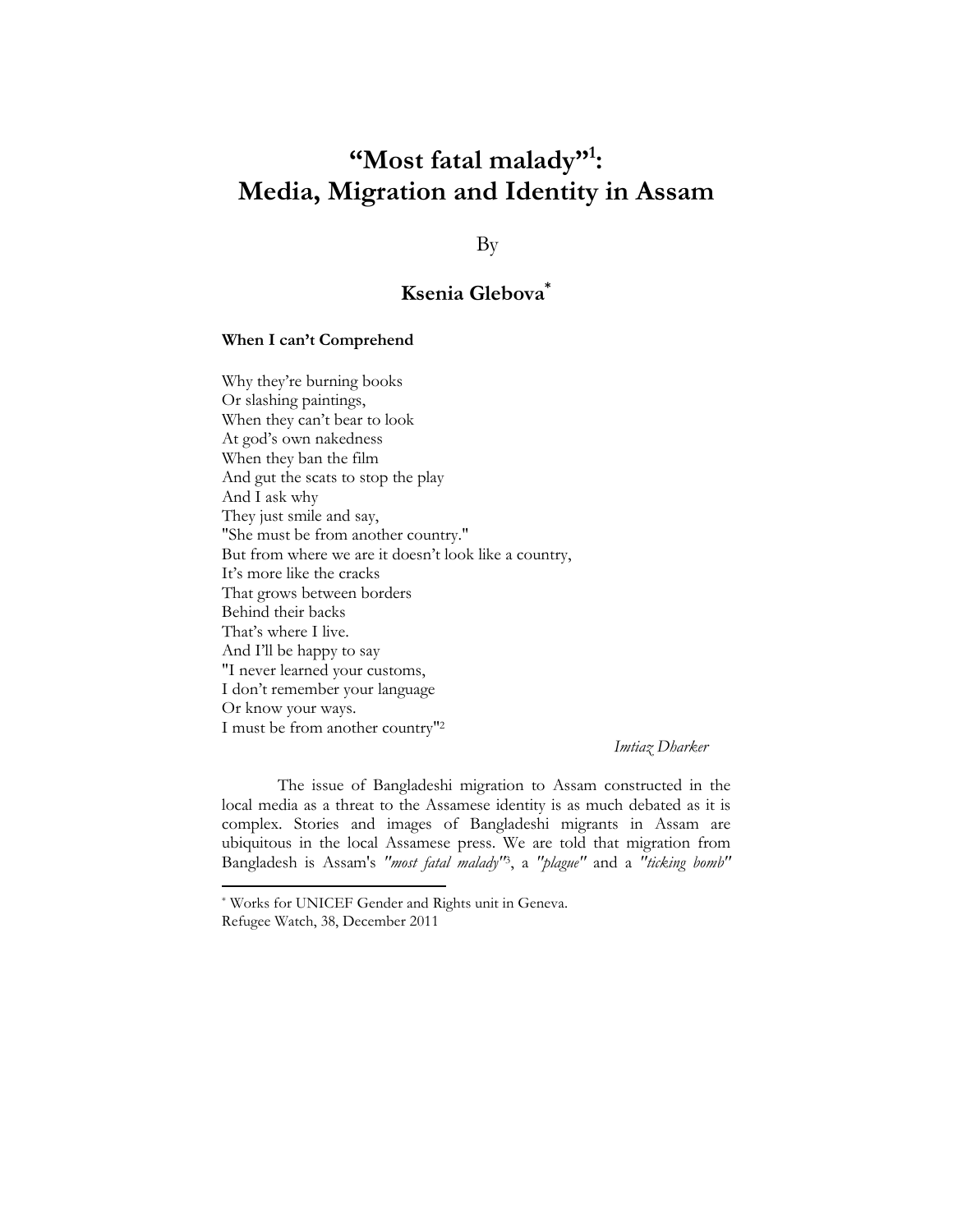while the migrants themselves are referred to as "infiltrators" and "encroachers" who pose a threat both to the security of the state and the identity of the Assamese people. If we accept that identity formation in Assam is an ongoing process that continues to take place in a specific context, then we must address the media as an agent in the process and migration from Bangladesh as a tool. In the local press, the ongoing migration from Bangladesh to Assam is constructed as a security issue by means of a series of discursive strategies, most notably through arguments building a security bridge between migration and Assamese identity. In other words, the security argument is used in the discourse to frame the relationship between Bangladeshi migration and Assamese identity. The construction of both Assamese and Bangladeshi identities takes place within the migration discourse. Collective identity is always constructed on the basis of the 'us' versus 'them' dichotomy and thus it always contains Otherness<sup>4</sup>. In the case of Bangladeshi migration to Assam, the Bangladeshi migrants are constructed in the press as the quintessential other. The discourse of differences between 'us' and 'them' is realised through discursive strategies of representing the positive self and the negative other and thereby constructing a homogenous Assamese identity. The press sets the limits of Assamese identity, defining who is an Assamese and who is not.

#### Framing Migration as a Security Issue

 In migration discourses identity of the host population is often used as an argument justifying securitisation. The Bangladeshi migration as a threat to the Assamese identity is a very strong argument used in the newspapers to legitimise exclusion and deportation of Bangladeshi migrants. Although the national security argument still holds its primary position; the 1998 Governor's report recommendation provides a telling summary of the identity threat construction: "Awareness should be promoted about illegal migration into Assam being not only a threat to the identity of the Assamese people but what is more, being a grave threat to our national security". The same use of the topos of threat in relation to identity can be found in the newspapers examined below. The link between identity and migration is made explicitly and the "influx of illegal Bangladeshis into Assam" is constructed as a threat to "the ethno-cultural identity of the people of the region"<sup>5</sup> .

 In order to justify protection of the Assamese identity, the press resorts to discourses of differentiation whereby the Assamese and the Bangladeshi identities are juxtaposed to one another. However, the difficulty of distinguishing, for example, Bengali-speaking Indian nationals from foreigners for purposes of expulsion and deportation leads to the proliferation of the ambiguous category of "suspected illegal migrant". This category is then easily applied to the Assamese Muslims who settled in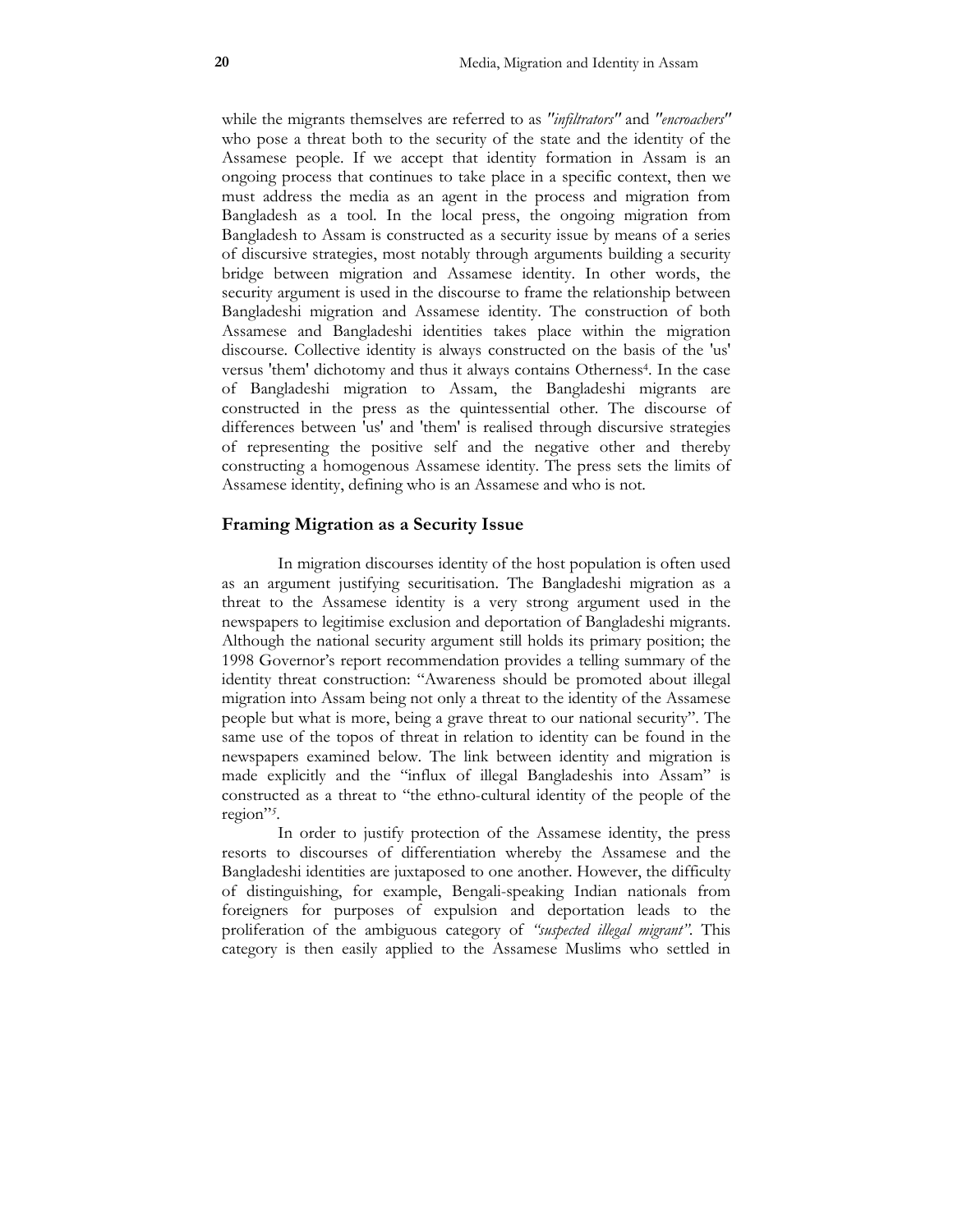Assam before 1971. Indeed, when identities are securitised their complex nature and flexibility are denied and suppressed. Securitisation, according to Barry Buzan and Ole Wæver - who once coined the concept, means "the staging of existential issues in politics to lift them above politics. In security discourse, an issue is dramatized and presented as an issue of supreme priority; thus, by labeling it as security, an agent claims a need for and a right to treat it by extraordinary means"<sup>6</sup> . The key idea behind the idea of securitization is that security is a 'speech act'. There are no security issues per se, but all issues can be constructed as security issues through 'speech acts' by 'securitising actors'. "The utterance itself is the act"<sup>7</sup> .

 In the process of constructing the Bangladeshis as a security threat to Assamese identity, the Assamese identity is reduced to a static exclusive version of itself that does not account for its historical complexity and formation against the Bengali-speakers from West Bengal that further problematises the ongoing migration from Bangladesh. The Assamese Muslims and their identity crisis is a case in point. The newspapers seem to be divided on their behalf. Some like The Sentinel, openly question their Assamese identity – others like *The Assam Tribune* highlight the need to protect the Assamese Muslims as "genuine minorities". The latter again creates a distinction between Bangladeshi Muslims and Assamese Muslims as "fake" and "*genuine*". The various dichotomies constructed in the press between the migrants and the Assamese are not surprising as migration and immigrants help the modern states define themselves against "the other"<sup>8</sup> . This argument seems to be well placed in the context of the Northeastern English-medium press.

 Identity - as we propose to argue - is discursively constructed and produced through media. Any particular construction of identity can either legitimise or question policy<sup>9</sup> . Any analytical approach to identity must be able to accommodate the empirical complexity and allow not only for the construction of a national Self and a radically different Other but also for degrees of difference and Otherness<sup>10</sup>. The extreme difficulty of coming to simple conclusions on the basis of unitary identities must be acknowledged in the interpretation of the findings.

 Rapid changes in Assam's demographic composition played an important role in the construction and evolution process of Assamese identity. The identity issue featured high on the agenda of the 1975-1981 anti-foreigners movement in Assam and identity protection rhetoric was used by the groups at the forefront of the agitation. The Assam Accord that ended the violence in 1985 featured a definition<sup>11</sup> of who is an Assamese agreed upon by the signatories. The definition was then used as the basis for the controversial (Illegal Migrants (Determination by Tribunals) Act passed in 1983. The repeal of the Act in 2005 sparked off increased coverage and debate in the regional media.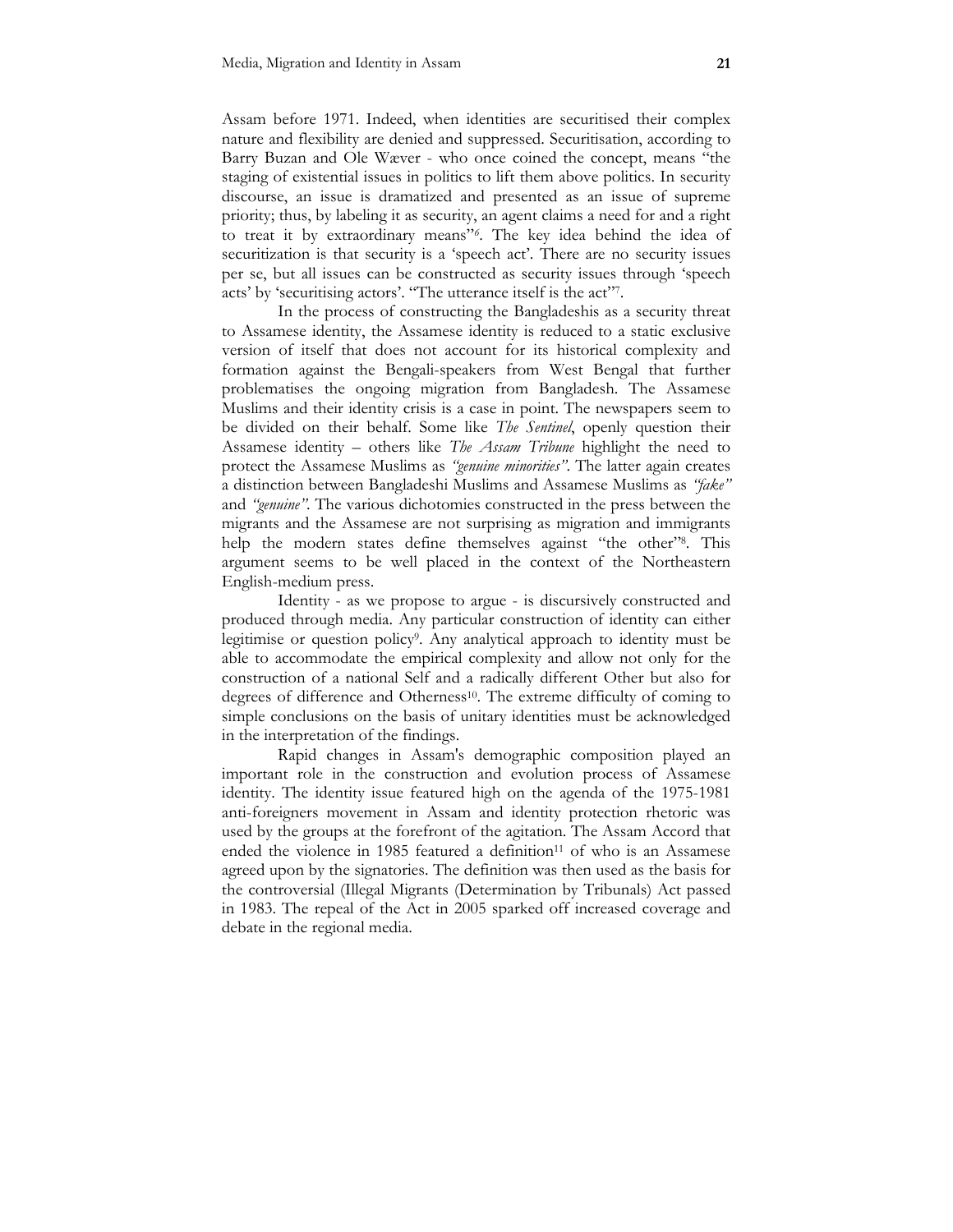In present-day day Bangladesh, the key push factors for migration from Bangladesh to Assam are mainly economic and social insecurity. In 2010 Bangladesh was ranked 129<sup>th</sup> out of 169 states in terms of its human development index<sup>12</sup>, a comparative global measure of life expectancy, literacy, education and standards of living. Economic instability and depression, poverty, lack of employment opportunities, struggle for livelihood and economic discrimination of Hindu religious minority coupled with political factor of social insecurity caused by fear of riots, terrorism and absence of democratic rights<sup>13</sup> .

 The so-called "Bengali chauvinism"– referring to Bengali alleged lack of enthusiasm for establishing railways and academic infrastructure<sup>14</sup> as well as their enthusiastic support for imposing Bengali as the official language of Assam<sup>15</sup> - is also said to have played a role in the Assamese identity formation process. As a result, the Assamese language emerges as a key factor in stirring nationalist resentment among the Assamese and a crucial parameter of Assamese identity. For example, Nag16 suggests that Bengali officials were instrumental in convincing the British that Assamese language was a dialect of the Bengali language in 1836, when Bengali was established as the official language of the province.

 Although most papers were in agreement in terms of their construction of Bangladeshi migration as a threat to Assamese identity, the degree of securitisation varied greatly between the newspapers examined here with The Sentinel and The Statesman at different ends of the spectrum. The Sentinel stands out not only as the most prolific but also the most radical voice – in terms of the number of articles, language used to characterise migration and migrants from Bangladesh as well in terms of the solutions it called for. *The Sentinel* also drew attention to its own role in the "crusade" against illegal immigration" and repeatedly issues overt calls for action such as "it is high time all nationalistic Indians and patriotic organizations raised their voices against the illegal Bangladeshis" in July 201017. Some other papers reviewed here, with the notable exception of The Statesman, exhibited similar language of security ingrained in the coverage of Bangladeshi migration and its framing as an 'existential threat' to the Assamese identity. Overall, the media coverage of the issue has been prolific and at times could be termed no less than "hysterical"18especially during electoral campaigning as migration has long been a top election issue in Assam.

 Das19 argues that the Northeast media mainstreams and stereotypes its subjects on the basis of his case study of media coverage of internal displacement in Assam. He claims that the media sets coverage rules and norms in such a way that makes representation of the subjects in the public domain "not only difficult but impossible". The media transform its subjects into "border problems", "infiltrators" or "refugees", "Muslim terrorists", "al Qaeda agents" and so on<sup>20</sup>. The same can be said of the Northeast media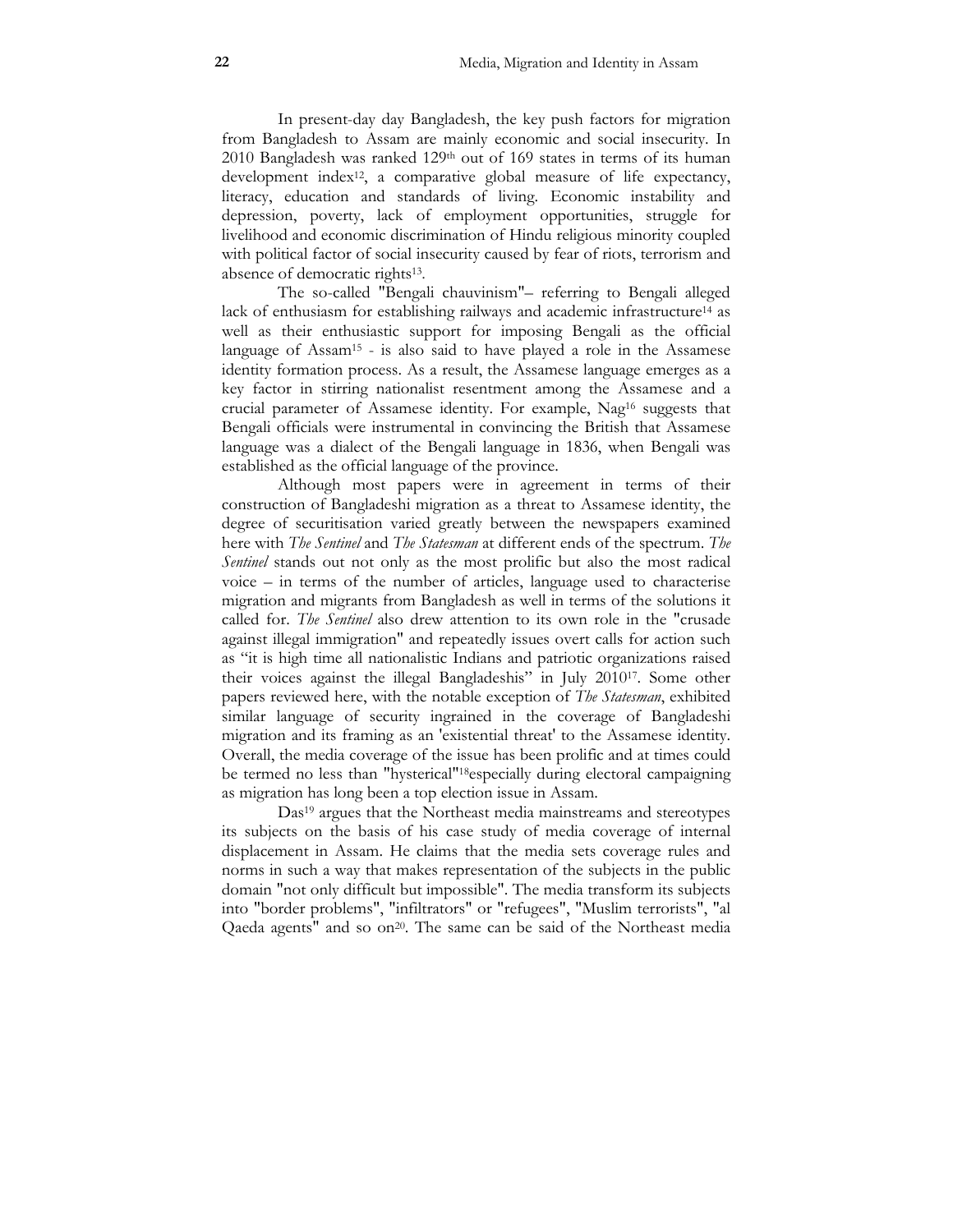discourse on Bangladeshi migration, where the migrants are presented in similar terms.

 Ultimately, representation is about what, who and how is being shown and, correspondingly, not being shown; and what is expressed directly and indirectly. Representation is not simply about showing something or someone to someone else but it reflects the choices made along the way: what, to whom and, once again in line with critical discourse analysis, how. Representation does not only show what we think but it also influences how we think – again the emphasis is on 'how'21. How we think of the Assamese identity and the Bangladeshi 'otherness' is formed in the process of media production of securitisation. Thus, what is being represented and what is not produces a particular image of Bangladeshi migrants in the minds of the newspaper readers. The Bangladeshis as the other are constructed in relation to the producer of meaning – the middleclass English-speaking Assamese newspaper journalists.

 Indeed, the Bangladeshi migration discourse works in terms of collective identities. Das<sup>22</sup> argues that the media makes the individuals "subsumed under and appropriated by certain categories" – the frames that are constructed in the process of media coverage. Das describes the mechanics of the process whereby the categories overtake the individuals, who no longer appear before the reader "as living human bodies". He goes on to suggest that when the object of discourse is dehumanised, the human stories do not elicit empathy from the readers. This approach evokes Wodak's referential discursive strategy that relies on the devices of depersonalising metaphors and metonymies. Furthermore, Das23 claims that in the Northeast the reporters hardly ever speak directly to the object of his or her reports and there is often no personal contact between the reporter and the alleged Bangladeshi migrants. Instead, the reports are born out of press releases, press conferences, luncheon meetings and general knowledge assumptions. Reporting literally means *covering* the object of reporting – as the cover thickens day by day; the object of reporting is "pushed more and more into the oblivion"24. Thus Bangladeshi migrants in Assam are lost in the phenomenon of migration; the act of migration is stripped of the migrant. Das adds that since the discourse rests on predefined categories, only the information that fits into the pre-existent frames is included in the discourse. Thus the information that fits with the already existent categories qualifies as news, and the information that does not – is censored and thus does not end up on paper or on screen<sup>25</sup>. The media construct the frames in such a way that they appear before the reader as "unproblematic and incontestable", as if there is nothing more to them. According to Das, the act of reporting is thus equated to the "art of writing the truth"26. This also applies well to the construction of the Bangladeshi migrants in the Northeast media discourse.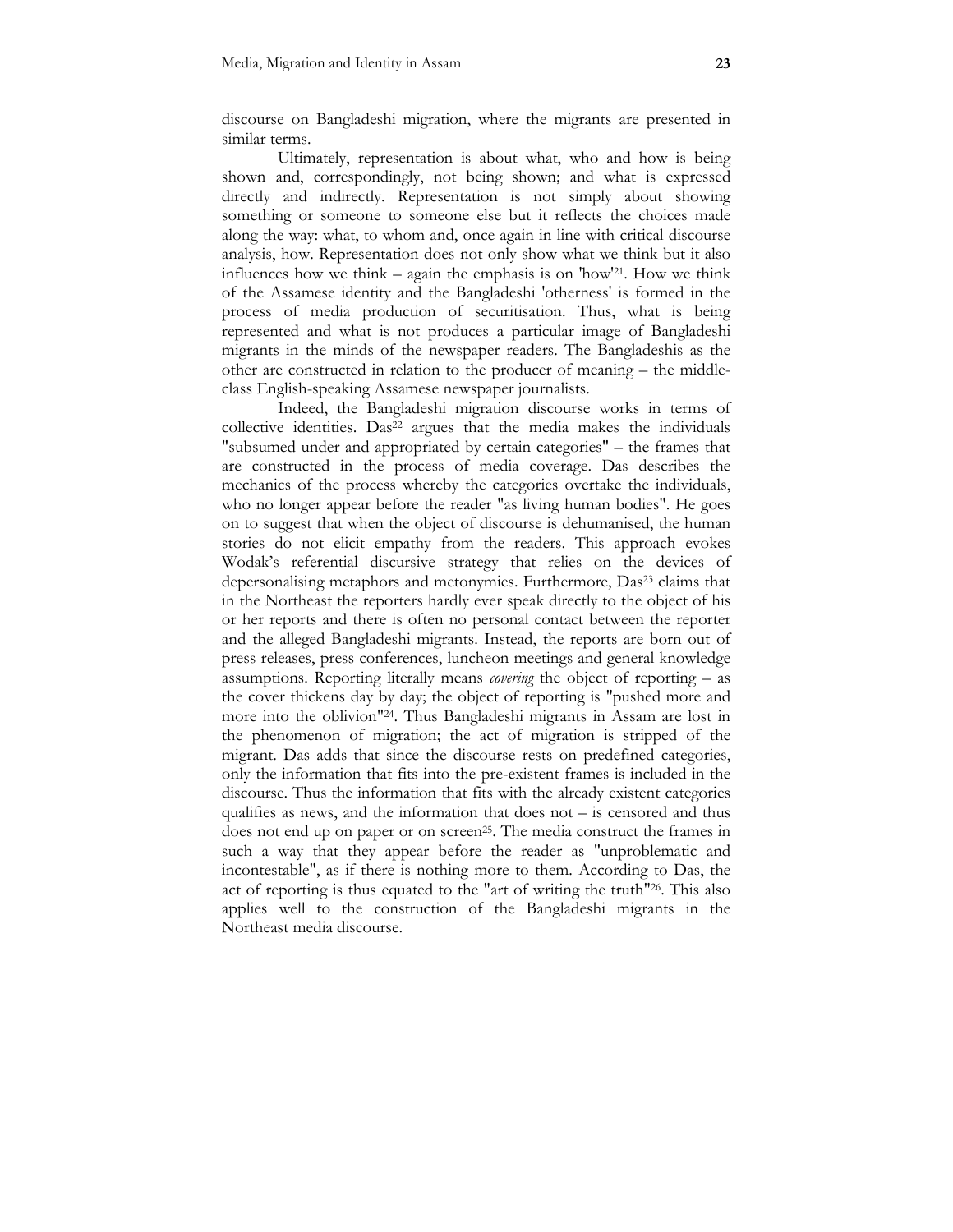The currently dominant construction of Bangladeshi migration to Assam as a security issue by the regional press is not only biased but narrow as it deliberately excludes alternative frameworks and limits the discourse to pre-defined frames. The phenomenon of Bangladeshi migration to Assam can be constructed from two broadly opposite perspectives - as a security threat and as a humanitarian problem, whereby migration is a survival strategy in search of better livelihoods. While security approach dominates the discourse, the human security approach focusing on migrants as individuals moving in search of better livelihoods is currently absent. Also, the discourse emphasises the pull factors of Assam but does not mention the push factors in Bangladesh such as numerous floods, depriving people of home and arable land, and resulting food crises. Migration from Bangladesh can also be seen as labour migration due to diminishing employment opportunities and in response to demand for cheap manual labour in Assam.

 The importance of alternative frameworks lies in the fact that they call for alternative solutions. For example, framing the issue as labour migration calls for legalization of labourers by means of issuing work permits. It is important to note that proponents of very different solutions – ranging from the economic boycott of the migrants to legalising labour migration – agree that the issue needs to be urgently addressed. It is also clear that the issue of undocumented migration from Bangladesh needs a comprehensive and practical solution that will work on the ground as it has persisted for decades. The complexity and sensitivity of the Bangladeshi migration to Assam may call for a mix of policy solutions that can diffuse the situation and be practical enough to implement.

 The solutions most commonly propagated in the press call for various means of exclusion: identification and deportation of the migrants, economic boycott of migrant labour and its replacement with self-sufficient labour economy as well as the fencing of the border that first began in the 1980s and is still incomplete at the time of writing. Nine deadlines have been set by the central government since 2009 to completely seal off the border with the latest being set for 201227. This is a direct outcome of the securitisation process that transfers the issue from the domain of 'normal' politics into emergency politics. While identification of Bangladeshis is complicated since there is no comprehensive identification system even for Indian citizens, deportation has largely proved ineffective during the 22 years of the IMDT Act. Economic boycott of migrant labour and attempts at self-sufficiency can also be dismissed outright as highly unrealistic measures not to mention their detrimental impact on the lives of the migrants.

 Using Wodak's discourse - historical approach - that is historically oriented and context-sensitive – specific contents of the discourse, discursive strategies and linguistic means used in the construction of the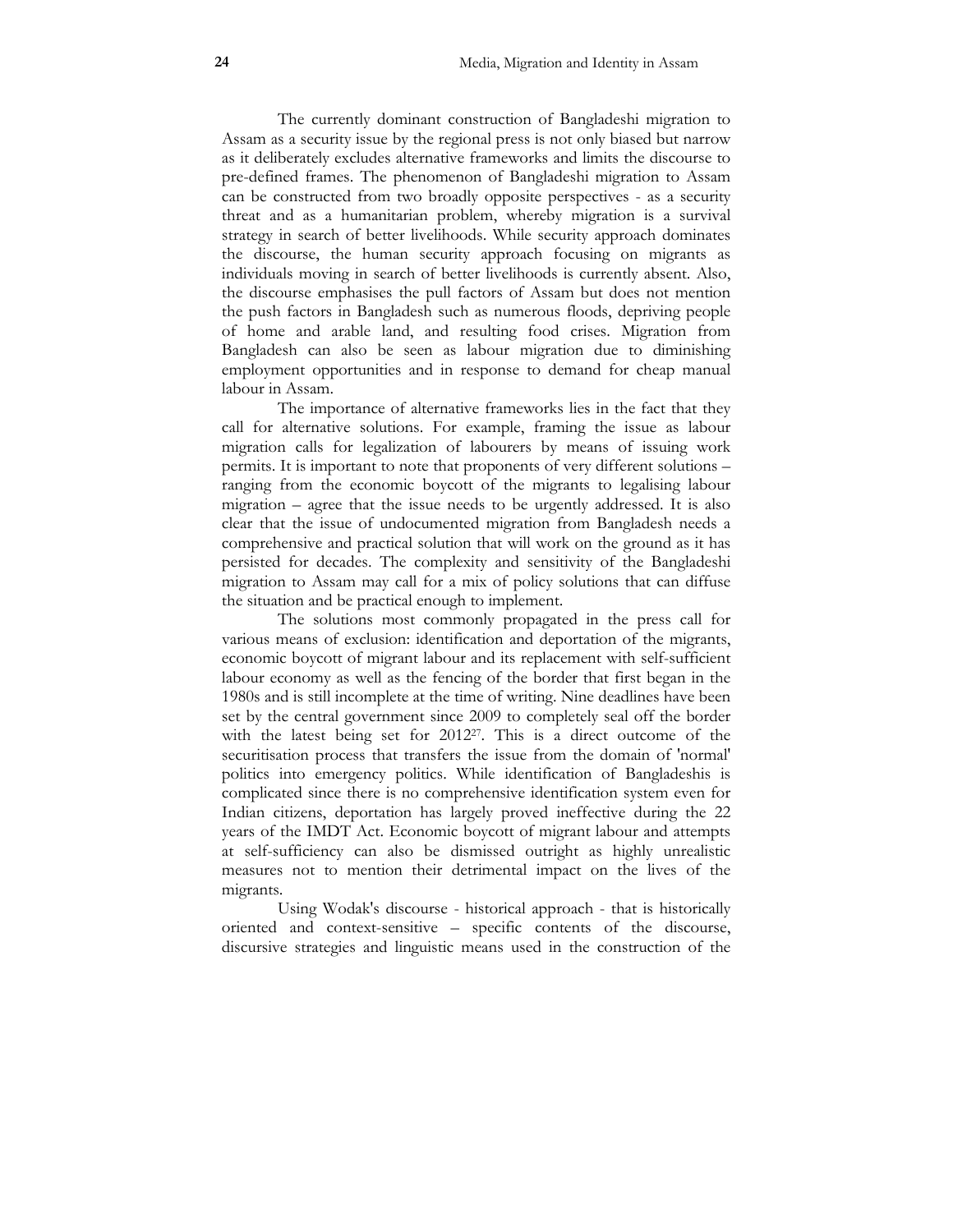discriminatory discourse on Bangladeshi migrants can be established. The continuous exclusion and discrimination of Bangladeshi migrants in Assam that reached its zenith during the Assam agitation is legitimised by means of securitising migration from Bangladesh. The discriminatory discourse on Bangladeshi migration to Assam in the press rests on the construction that Bangladeshi migrants present a security threat to the survival of the Assamese. The precise content of the threat lies in the scale of migration, migrants' demands on scarce land and jobs of the Assamese, migrants' religious affiliation and illegal status as well as other factors. The arguments present dramatic scenarios that threaten the very survival of the Assamese through terrorism, border diseases, being reduced to a numerical and religious minority in their own state and others. The link between migration and security is legitimised by means of discursive strategies including the referential strategy of positive self-representation and negative representation of the Bangladeshi migrants; and attributing negative traits to the Bangladeshi migrants as opposed to the positive Assamese. The discriminatory utterances are reported in explicit terms and further intensified by means of various linguistic devices such as metapragmatic verbs and metaphors.An editorial in The Sentinel<sup>28</sup> warns of Bangladeshis as going to "spread their *tentacles* as far as possible after illegally entering Assam and other border-States".

#### The Impact

 Securitisation of migration discourse in the media has a great potential to affect the lives of the Bangladeshi migrants who are being securitised in both direct and indirect ways, at different levels, within the borders of Assam, at its borders and beyond its borders. The implications range from daily discrimination by the police and border security forces and dehumanisation of Bangladeshi migration in the media discourse to violence caused by the public "taking law into their own hands" <sup>29</sup>, as Chief State Minister Tarun Gogoi warned against after the outbreak of anti-migrant violence in August 2008 led by the All Assam Students Union (AASU) and tribal student groups. Importantly, in the process of securitisation both Bangladeshi and Assamese identities are being scrutinised – in the discourse being a Bangladeshi implies illegality and Assamese identity is constructed as homogenous and exclusive.

 Economic boycott of migrant labour as one of the solutions proposed in the press to tackle the issue of Bangladeshi migration is a concrete example of the implication of securitisation for the livelihood of the migrants. The boycott was initially proposed by the BJP and continues to be openly propagated by The Sentinel at the time of this writing. Another solid example is provided by the notorious IMDT Act itself. The IMDT can be seen as an extraordinary measure evoked as a result of securitisation. The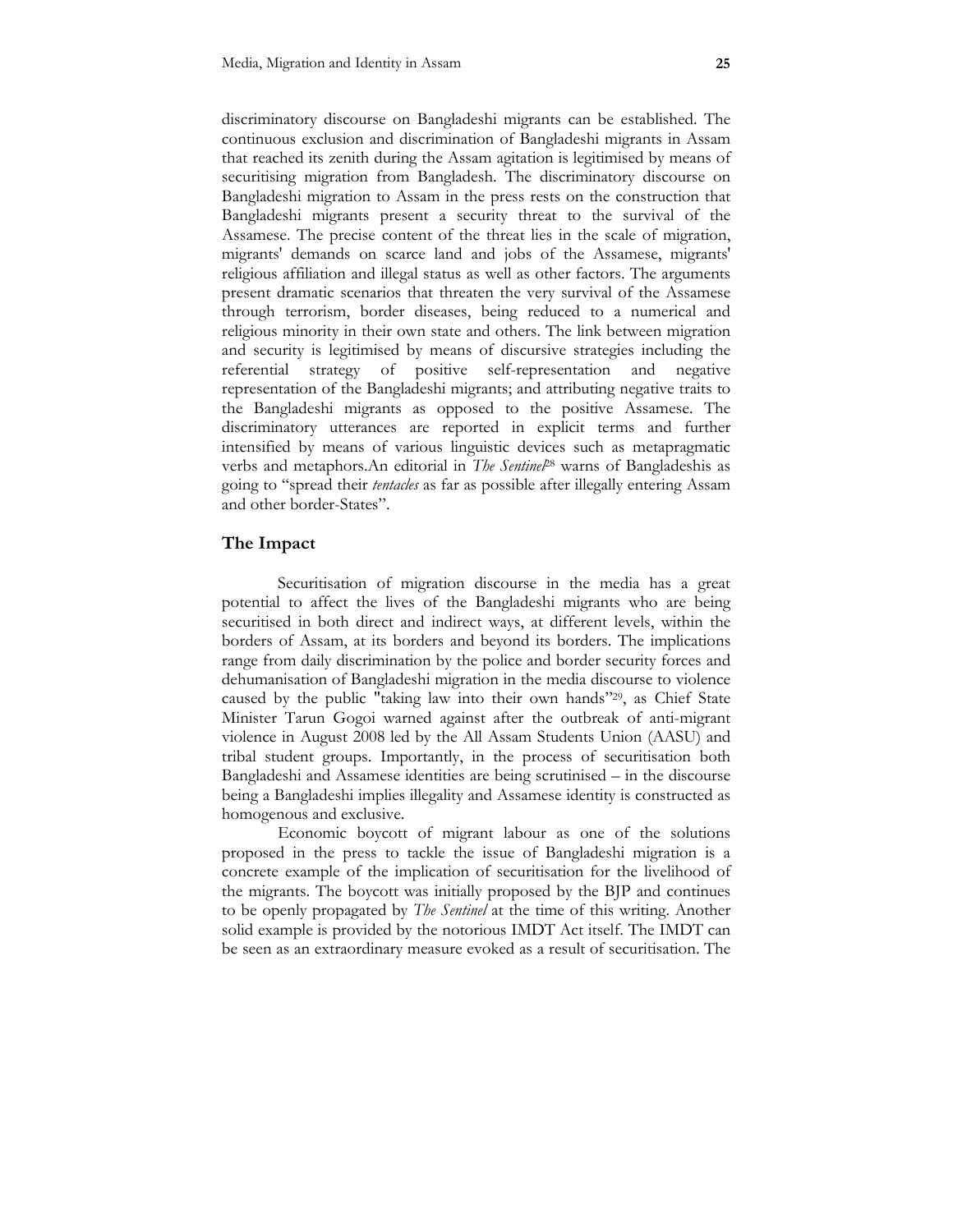Act was enacted by the Parliament in 1983 at the height of the anti-foreigner movement in Assam, and it defined the migrants in the way asserted by the securitising agents who signed the Assam Accord. Furthermore, the fencing of the Assam-Bangladesh border that has been in progress since 2000 is a particularly concrete example of the impact of securitisation on the lives of people on both sides of the border. At the time of writing the anticipated completion date was set for 201230. In addition, protests and rallies against Bangladeshi migrants organised by the AASU and other student organisations are not an unfamiliar sight on the streets of Guwahati and throughout Assam - large-scale rallies were held in Guwahati as recently as in November 2010 in the capital Guwahati<sup>31</sup>. At its worst, the securitisation process in Assam ended in raids, arrests, detentions and deportations of allegedly illegal Bangladeshis. At the state level, the lack of consensus on the issue between India and Bangladesh is a further source of worry for the migrants caught between two fires. Unwelcome in India, they are not necessarily welcome back in Bangladesh either. This is well illustrated by the 2006 Satgachi episode when several hundred people spent days in the socalled 'no man's land' between India and Bangladesh while both states were refusing to accept them32. The vicious circle whereas India is pushing the unwanted migrants out and Bangladesh is refusing to accept them is a potential scenario. At the party politics level, the process of securitising Bangladeshi migrants in Assam has been used as an expedient by the Hindu nationalist parties such as the BJP at the nationwide level and the AGP at the state level to maintain their patriotic image and expand political support among the majority community of Hindu Assamese, although at times AGP changed its strategy showing a pro-Bangladeshi Muslim attitude. The remarkable consensus of the English-language print media when it comes to the framing of Bangladeshi migration as a security threat suggests that, once migration is framed as a security threat, it is no longer possible for the left and secular actors to dismiss it as a communalist issue. This consensus also makes desecuritisation look unrealistic.

## Descuritizing Media

 The question is how can the press initiate the process of desecuritisation in future amidst all this? In principle, anyone can act as a desecuritising actor in the same way as anyone can securitise. But some actors are more powerful than others. The question of motivation and political support is crucial. Ultimately, India does not currently have antidiscrimination guidelines for the press. The antidiscrimination debate, though certainly viewed as very important by many scholars and media professionals, has not really reached public consciousness. No real negative sanctions exist for uttering discriminating remarks that often go without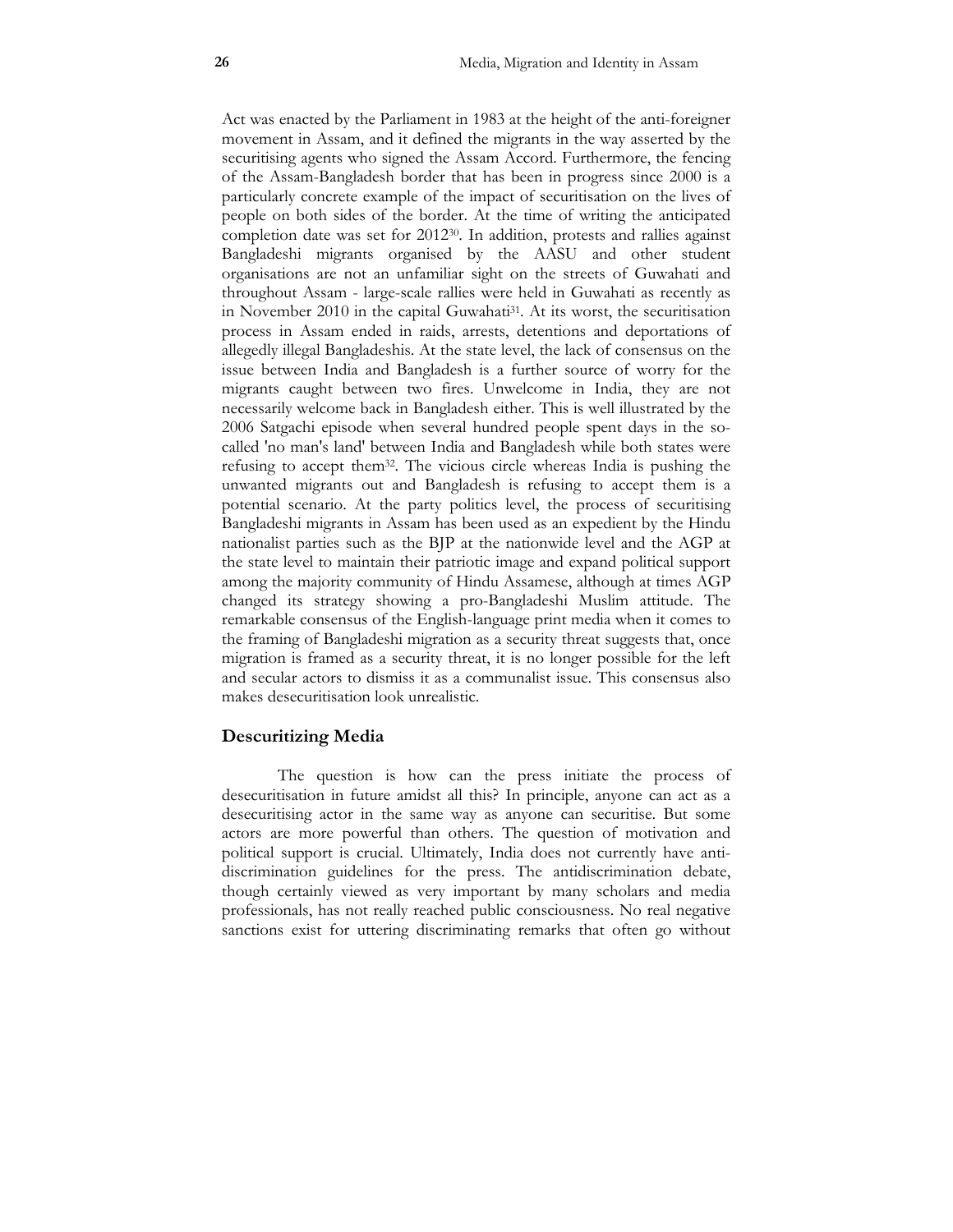penalty as a consequence. Thus a legislative framework of addressing discriminatory discourses can be another instrument of desecuritisation.

 The challenges posed by modern international migration cannot be adequately addressed by securitisation that acts to reduce the complexity of migration to a simplified security frame. The language of securitisation calls for urgent and radical solutions but it is not a solution in itself. The securitisation of Bangladeshi migration to Assam in the Northeast Indian press means very tangible detrimental consequences for the Bangladeshi migrants and does not translate into an increased level of security for the Assamese either. Instead of framing the Bangladeshi migrants in security terms, the challenges of migration can be addressed through 'normal' political and administrative processes aiming to facilitate regularised migration. The media play an important role in producing and reproducing discriminatory discourses through constructing linkages between migration and security, as this study demonstrates. But once examined from a historical perspective, Assamese identity is a lot more complex than its construction in the process of securitisation. In addition to its grave implications, securitisation greatly delimits the solutions to the issue of migration from Bangladesh to Assam. As cross-border migration is likely to remain a source of conflict in South Asia in the coming years due to the inherent asymmetries of the region, desecuritisation of migration and search for sustainable and feasible solutions can enhance the prospects of peaceful co-existence.

 To reiterate Huysmans33"to tell a story is to handle the world". The Northeast Indian English-medium press tells the story of Bangladeshi migrants to Assam in a biased, discriminatory and stigmatising manner constructing the identity of Bangladeshi migrants in juxtaposition to the identity of the Assamese – thus contributing to the reinforcement of the mutually exclusive dichotomy of 'us' and 'them'. Understanding identity as a complex, continuous and evolving process is a necessary prerequisite for practical desecuritisation. The historical development of Assamese identity shows that it did not develop in a vacuum and migration from Bangladesh played an important role in the process. Hence the stories of the majority – the Assamese –, and the minority – the Bangladeshis – can be told in such a way that they do not exclude each other from the political community<sup>34</sup> thus enabling a 'miscellany of identities'35. Desecuritisation of Bangladeshi migrants would be more difficult if the Assamese identity continues to be seen in an exclusive way that denies its plural nature and discursive aspects as well as historical ties with the area that is now Bangladesh.

#### Notes

2 From the poem "Freak" (abridged version) by Imtiaz Dharker.

<sup>&</sup>lt;sup>1</sup> "Define it as Political Migration" in *The Sentinel*, 7 July 2006.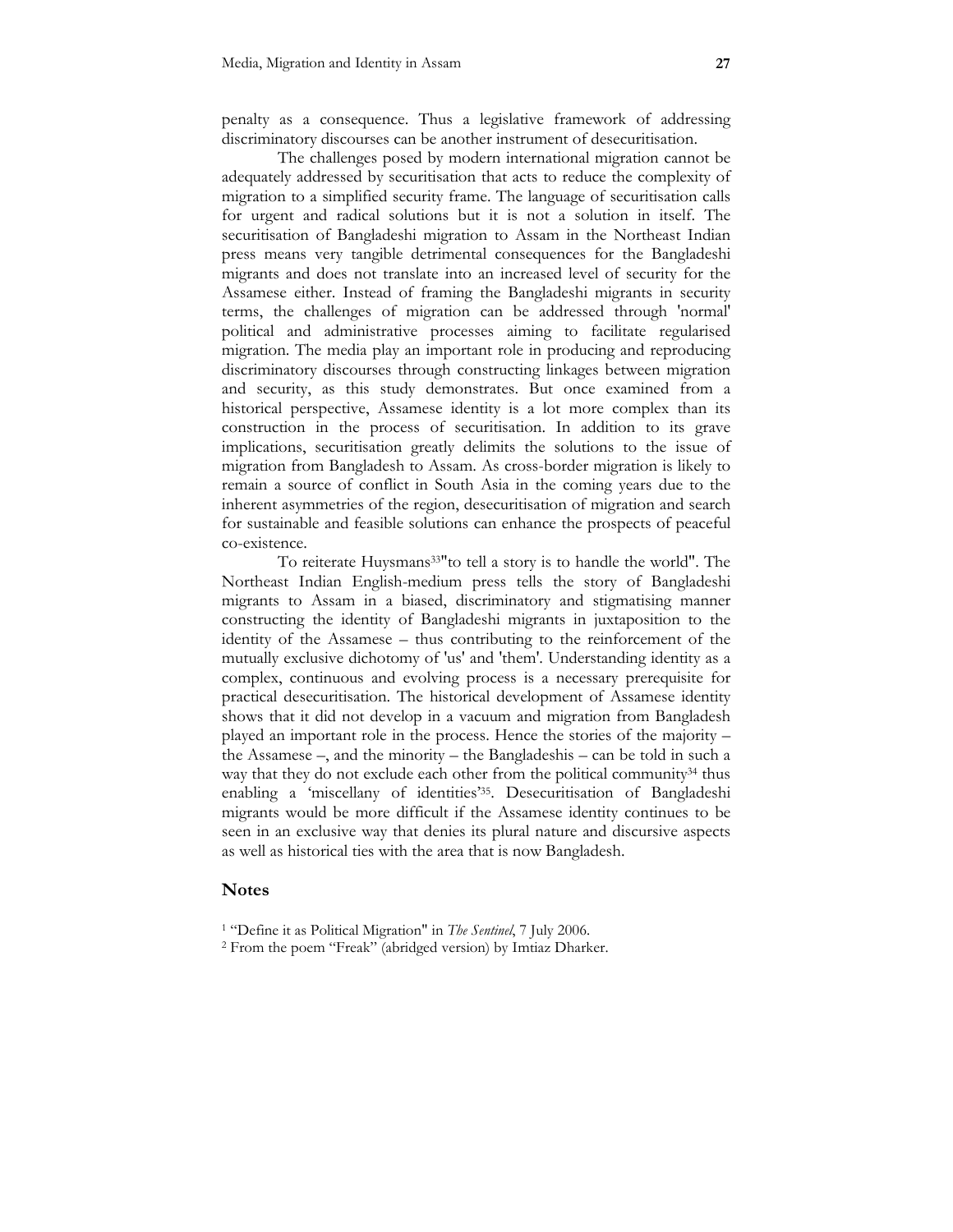3 "Define it as Political Migration", The Sentinel, 7 July 2006.

4 Kristeva, 1992.

<sup>5</sup> The Sentinel, "The Influx issue", 19 April 2005.

6 Buzan et al. 1998, 26.

7 Wæver 1995, 55.

8 Balibar ,1993.

9 Hansen, 2006.

10 Hansen, 2006.

<sup>11</sup> Assam accord text (1985) accessed at the Centre for Development and Peace Studies site http://cdpsindia.org/assam\_accord.asp on 30 October 2010.

<sup>12</sup> Human Development Report, UNDP, 2010.

<sup>13</sup> Datta, 2004.

<sup>14</sup> Gohain, 1985.

<sup>15</sup> Baruah, 1991.

<sup>16</sup> Nag, 1990.

<sup>17</sup> The Sentinel, "Don't I ignore the grave Bangladeshi issue", 11 July 2010.

<sup>18</sup> Hazarika, 2008.

<sup>19</sup> Das, 2004.

<sup>20</sup> Das, 2004.

<sup>21</sup> Jokinen 2000, 117.

<sup>22</sup> Das, 2004.

<sup>23</sup> Das, 2004.

<sup>24</sup> Das 2004, 4.

<sup>25</sup> Das 2004, 4.

<sup>26</sup> Das 2004, 4.

<sup>27</sup> The Sentinel, "Nine deadlines on fencing along B'desh border since 2006!" 5 May 2010.

<sup>28</sup> The Sentinel, 11 July 2010.

<sup>29</sup> BBC News, "Fears over Assam vigilante violence", 8 September 2008, last accessed 1 November 2010 at

http://news.bbc.co.uk/2/hi/south\_asia/7603984.stm.

<sup>30</sup> The Assam Tribune, "NRC pilot project to start in June", 23 April 2010.

<sup>31</sup> The Assam Tribune, "AASU rally brings traffic to a halt", 14 November 2010.

<sup>32</sup> Bhaumik, 2005.

<sup>33</sup> Huysmans, 2006.

<sup>34</sup> Jutila 2006, 182.

<sup>35</sup> Rushdie, 2000.

## Bibliography

Banerjee, P. & Samaddar, R.: (2006) Migration and Circles of Insecurity, Calcutta: Calcutta Research Group.

Baruah, S.: 'Migration problem and population trend in Assam' in B. Datta Ray, ed., (1986), The pattern and problems of population in North-East, New Delhi: Uppal.

Baruah, S. (1999): India against itself: Assam and the politics of nationality, New Delhi: Oxford University press.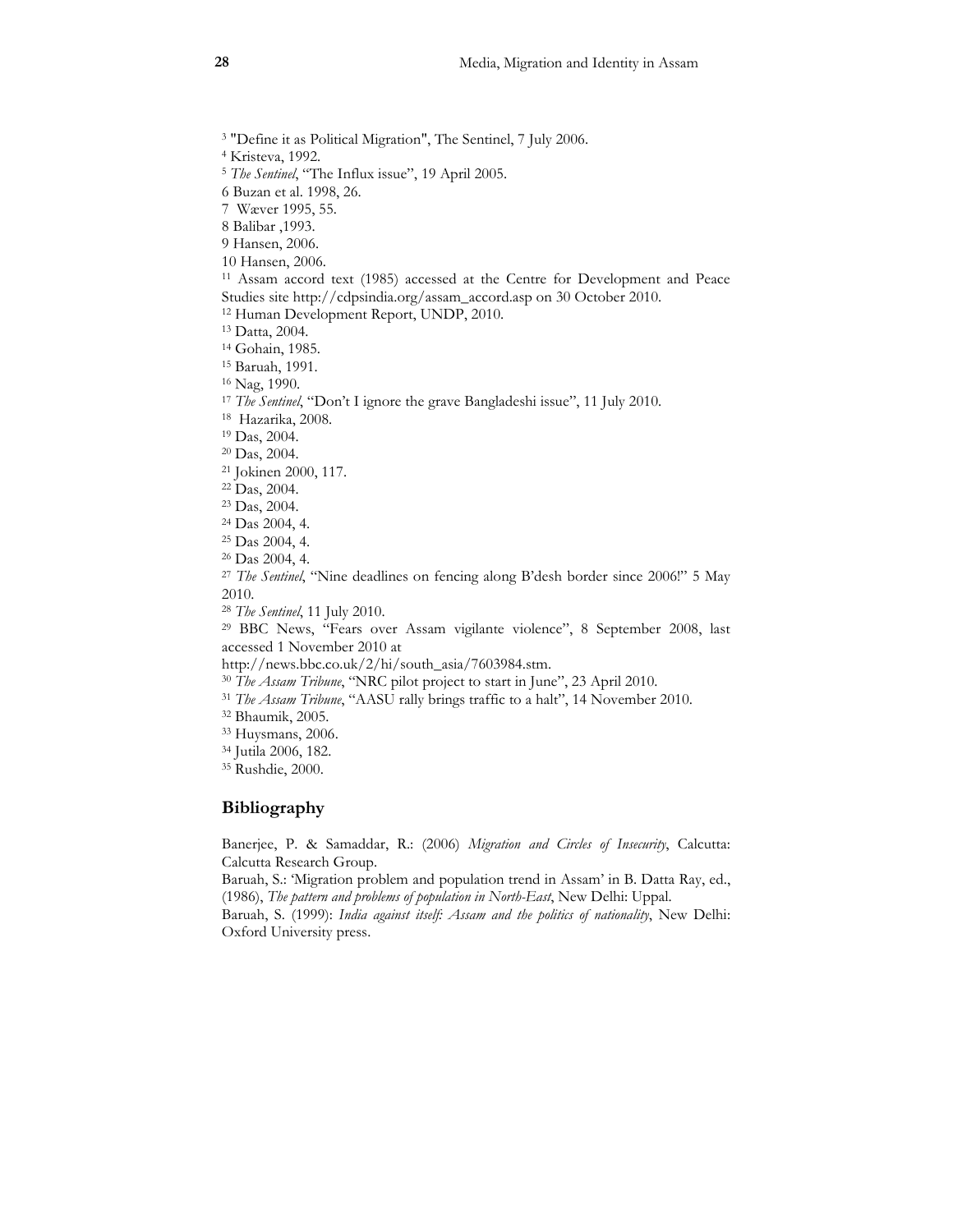Baruah, S. (2005): Durable disorder: understanding politics of North-East India, New Delhi: Oxford University Press.

Bhattacharya, H. K. (2001): The Silent Invasion: Assam versus infiltration, Guwahati: Spectrum Publications.

Bhaumik, Subir (2005) "India's Northeast: Nobody's People in No-Man's-Land," in Paula Banerjee, Sabyasachi Basu Ray Chaudhury, Samir Kumar Das, and Bishnu Adhikari, eds., Internal Displacement in South Asia: The Relevance of the UN's Guiding Principles. New Delhi: Sage.

Bose, T. and Manchanda R., (eds.) (1997), States, citizens and outsiders: The uprooted peoples of South Asia, Kathmandu: South Asia Forum for Human Rights.

Buzan, B. (1993): 'Societal Security, State Security, and Internationalisation', in Waever, O., Buzan, B., Kelstrup, M. & Lemaitre, P. (eds), Identity, Migration and the New Security Agenda in Europe. London: Pinter.

Buzan, B., Wæver, O. & de Wilde, J. (1998): Security: A new framework for analysis, Boulder, CO: Lynne Reiner Publishers.

Castles, S. & Miller, M. (2003): The age of migration: International population movements in the global world, Basingstoke: Palgrave-Macmillan.

Collyer, M. (2006) Migrants, migration and the security paradigm: constraints and opportunities, Mediterranean Politics, vol.11, no.2, pp. 255-270.

Das, S. K. (ed.) (2004), Media and displacement II: Three case studies. Media coverage of forced displacement in contemporary India, Calcutta: Calcutta Research Group.

Das, S. K. (2007) Conflict and peace in India's Northeast: The role of civil society, Policy Studies, No. 42, Washington: East-West Center.

Dasgupta, A. (2003) 'Char' red for a lifetime: Internal displacement in Assam plains in India South Asian Refugee Watch, Vol. 5, pp. 1-15.

Datta, P. (2004) Push-pull factors of undocumented migration from Bangladesh to West Bengal: A Perception Study, Nova Southeastern University, Florida.

De, S. (2005): *Illegal migrations and the North-east*, New Delhi: Anamika Publishers and Distributors.

Dharker, I. (1994): Postcards from God, New Delhi: Viking Penguin.

Fairclough, N. (1998) Political discourse in the media: an analytical framework, in Bell, A. & Garrett P., Approaches to media discourses, Oxford: Blackwell.

Fairclough, N. (2001): New Labour, new language? London: Routledge.

Fernandes, W. (2005) The IMDT Act and immigration in North-East India, Economic and Political Weekly, 23 July 2005.

Glynos, J. (2001) The grip of ideology: a Lacanian approach to the theory of ideology, Journal of Political Ideologies, vol. 6, no. 2, p. 191 - 214.

Ghosh, P. (2001): Migrants and refugees in South Asia: Political and security dimensions, Shillong: North-Eastern Hill University Publications.

Graham, D. & Poku, N. (2000) Migration, Globalisation and 'human security', London: Routledge.

Gohain, H. (1985) Assam: A Burning Question, Guwahati: Spectrum.

Guha, A. (1985) Northeast Region: Problems and Prospects of Development, Chandigarh: Centre for Research in Rural and Industrial Development, 1984, book review, Indian Economic & Social History Review, vol. 22, pp. 353-355.

Hansen, L. (2006) Security as practice: Discourse analysis and the Bosnian war, London: Routledge.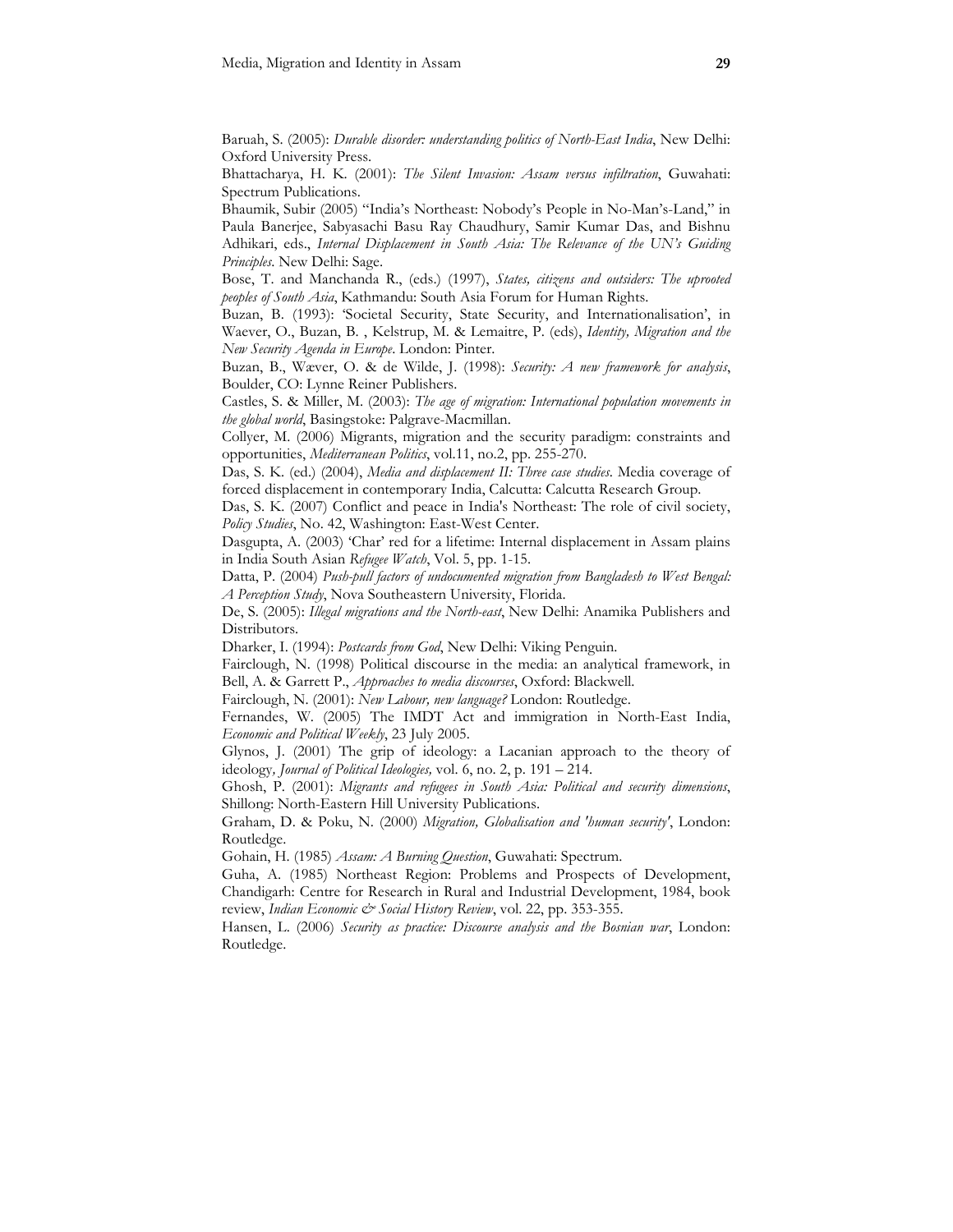Hazarika, S. (1994) Strangers in the Mist, New Delhi: Viking Penguin.

Hazarika, S. (2000) Rites of passage, border crossings, imagined homelands, India's east and Bangladesh, Delhi: Penguin Books.

Hussain, M. (1993) The Assam movement: Class, ideology and identity, New Delhi: Manak Publications.

Hussain, W. Bangladeshi migrants in India: Towards a practical solution – A view from the North-Eastern frontier in Chari, P.R.; Joseph, M. and Chandran, S. (eds.) (2003) Missing boundaries: Refugees, migrants, stateless and internally displaced persons in South Asia, Delhi: Lordson Publishers.

Huysmans, J. (1995) Migrants as a Security Problem: Dangers of "Securitizing" Societal Issues, in Miles, R. & Thranhardt, D. (eds), Migration and European Integration: The Dynamics of Inclusion and Exclusion, London: Pinter.

Jutila, M. (2006) Desecuritizing Minority Rights: Against Determinism, Security Dialogue, vol. 37, no.2, pp.167-185.

Kimura, M. (2002) Role of the Media in Settling the Immigration Problem, in Thomas, J. (ed.). Dimensions of Displaced People in North-East India, New Delhi: Regency.

Kristeva, J. (1992) Strangers in ourselves, New York: Harvester Wheatsheaf.

Krause, K. & Williams, M.C. (1997) Critical Security Studies: Concepts and Cases, Minneapolis: University of Minnesota Press.

Laclau, E. (2005) On Populist Reason, London: Verso.

McSweeney, B.(1996) Identity and Security: Buzan and the Copenhagen School, Review of International Studies, vol.22, no.1, pp. 81-93.

Manchanda, R. (ed.) (2004) Media crossing borders, Media and Conflict: South Asian Dialogue series, Kathmandu: South Asia Forum for Human Rights.

Massey, S. D. et al. (1998) World in motion: Understanding international migration at the end of the millennium, Oxford: Clarendon Press.

Meyer, M. (2001) Between theory, method, and politics: Positioning of the approaches to CDA, in Wodak, R. & Meyer, M. (eds) Methods of Critical Discourse Analysis, London: SAGE.

Mohsin, A. (2004) Religion, politics and security: The case of Bangladesh in Limaye S., Wirsing R & Malik, M. (eds.) Religious radicalism  $\dot{\mathcal{C}}$  security in South Asia, Asia Pacific Centre for Security Studies.

Muni, S.D. and Baral, L., (eds.) (1996), Refugees and regional security in South Asia, New Delhi: Konark Publishers.

Nag, S. (1990) Roots of Ethnic Conflict: Nationality Questions in North East India, New Delhi: Manohar.

Pathak L.K. East Bengal Immigrants in Assam valley – An analysis of census data in B. Datta Ray, ed., (1986), The pattern and problems of population in North-East, New Delhi: Uppal.

Roe, P. (2004) Securitisation and Minority Rights: Conditions of Desecuritisation, in Security Dialogue, vol. 35, no. 3, pp. 279-294.

Saikia, A. et al. (2003) Population growth in Assam in 1951-1991 with focus on migration, New Delhi: Akansha Publishing House.

Samaddar, R. (1999) Marginal nation: Transborder migration from Bangladesh to West Bengal, New Delhi: SAGE.